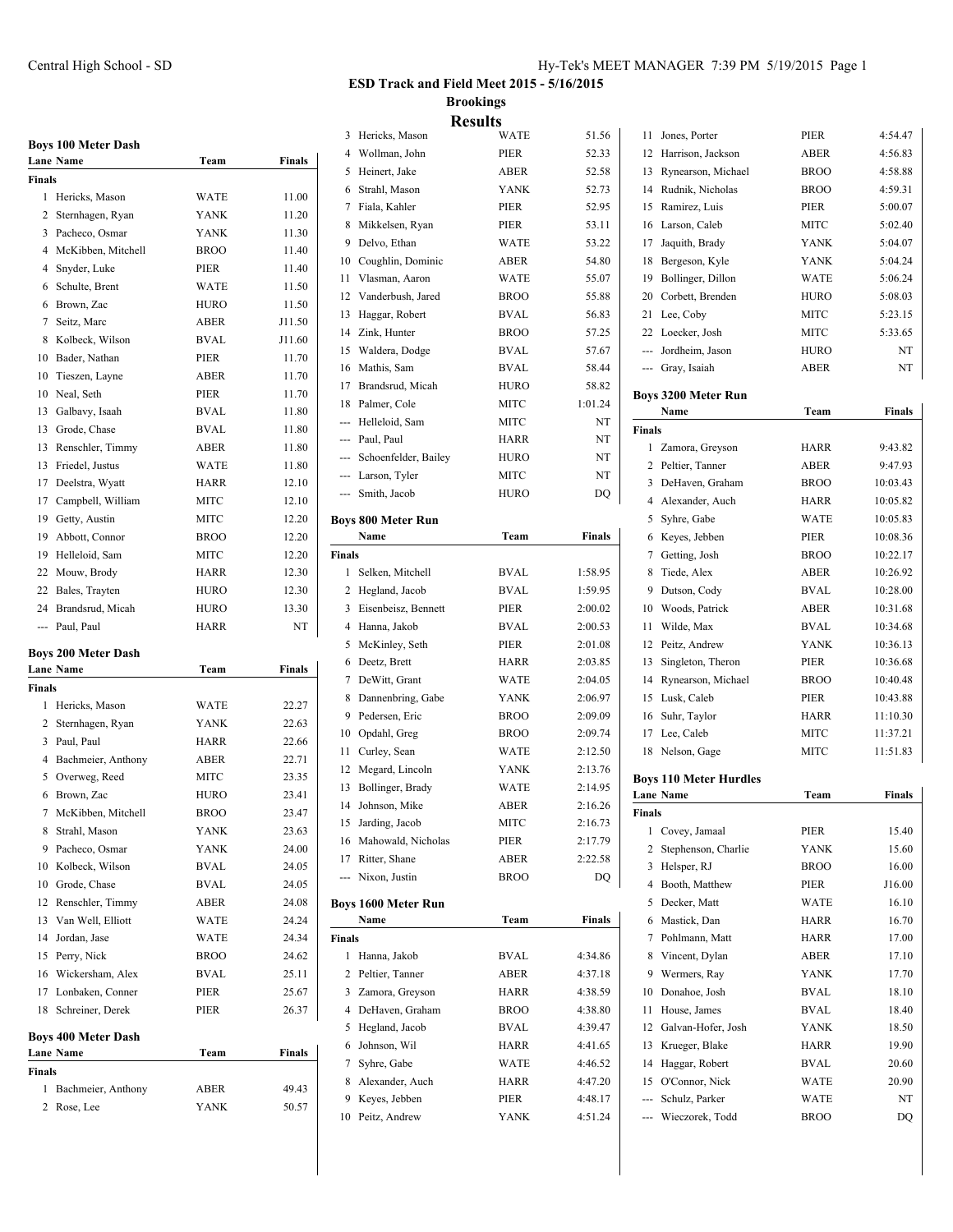**ESD Track and Field Meet 2015 - 5/16/2015 Brookings**

**Team Relay Finals**

**Results**

**Boys 4x400 Meter Relay**

**Finals**

|                | Boys 300 Meter Hurdles        |                      |         |
|----------------|-------------------------------|----------------------|---------|
|                | Lane Name                     | Team                 | Finals  |
| Finals         |                               |                      |         |
| 1              | Stephenson, Charlie           | <b>YANK</b>          | 41.09   |
|                | 2 Covey, Jamaal               | PIER                 | 41.96   |
|                | 3 Cross, Tim                  | <b>YANK</b>          | 43.61   |
|                | 4 Booth, Matthew              | PIER                 | 43.89   |
| 5              | Mastick, Dan                  | HARR                 | 44.43   |
| 6              | Eki-Bwangoy, Nathan           | <b>BROO</b>          | 44.58   |
| 7              | Seitz, Marc                   | <b>ABER</b>          | 44.64   |
| 8              | Garreau, Warrent              | PIER                 | 45.24   |
| 9              | House, James                  | <b>BVAL</b>          | 45.43   |
| 10             | Dannenbring, John             | YANK                 | 46.12   |
| 11             | Donahoe, Josh                 | <b>BVAL</b>          | 46.24   |
| 12             | Wojciechowski, Reilly         | <b>BVAL</b>          | 46.58   |
| 13             | Krueger, Blake                | HARR                 | 47.14   |
|                | 14 Vincent, Dylan             | ABER                 | 47.81   |
| 15             | Abbott, Connor                | <b>BROO</b>          | 48.07   |
| 16             | Wieczorek, Todd               | <b>BROO</b>          | 49.42   |
| 17             | Berg, Alec                    | WATE                 | 51.94   |
|                | --- Hoback, Nolan             | HARR                 | NT      |
|                | --- Brown, Zac                | <b>HURO</b>          | NT      |
| ---            | Schulz, Parker                | WATE                 | NT      |
|                |                               |                      |         |
|                | Boys 4x100 Meter Relay        |                      |         |
|                | Lane Team                     | Relay                | Finals  |
| Finals         |                               |                      |         |
| 1              | Yankton                       | A                    | 43.21   |
|                | Pacheco, Osmar                | Rose, Lee            |         |
|                | Stephenson, Charlie           | Sternhagen, Ryan     |         |
|                | 2 Watertown                   | A                    | 44.26   |
| 3              | <b>Brookings</b>              | A                    | 44.36   |
|                | 4 Aberdeen Central            | A                    | 44.81   |
| 5              | Huron                         | A                    | 45.39   |
|                | Hill, Alexander               | Schoenfelder, Bailey |         |
|                | Korkow, Cole                  | Brown, Zac           |         |
|                | 6 Pierre T.F. Riggs           | A                    | 45.87   |
|                | 7 Brandon Valley              | A                    | 46.10   |
| 8              | Harrisburg                    | A                    | 46.34   |
| 9              | Mitchell                      | A                    | 46.35   |
|                | <b>Boys 4x200 Meter Relay</b> |                      |         |
|                | <b>Lane Team</b>              | Relay                | Finals  |
| Finals         |                               |                      |         |
| 1              | Yankton                       | A                    | 1:31.62 |
|                | Pacheco, Osmar                | Strahl, Mason        |         |
|                | Stephenson, Charlie           | James, Coleton       |         |
| 2              | Aberdeen Central              | A                    | 1:32.39 |
| 3              | <b>Brookings</b>              | A                    | 1:32.42 |
| $\overline{4}$ | Watertown                     | A                    | 1:33.42 |
| 5              | Pierre T.F. Riggs             | A                    | 1:34.72 |
| 6              | <b>Brandon Valley</b>         | A                    | 1:35.48 |
| 7              | Harrisburg                    | A                    | 1:36.03 |
| 8              | Huron                         | A                    | 1:38.50 |

9 Mitchell A 1:40.30

| 1                       | Yankton                                     | А                   | 3:25.55       |
|-------------------------|---------------------------------------------|---------------------|---------------|
|                         | Sternhagen, Ryan                            | Strahl, Mason       |               |
|                         | Savey, Blake                                | Rose, Lee           |               |
| 2                       | Watertown                                   | A                   | 3:28.59       |
| 3                       | Pierre T.F. Riggs                           | A                   | 3:29.70       |
| $\overline{4}$          | Aberdeen Central                            | A                   | 3:30.52       |
| 5                       | <b>Brandon Valley</b>                       | A                   | 3:34.51       |
|                         | 6 Brookings                                 | A                   | 3:34.88       |
| 7                       | Harrisburg                                  | A                   | 3:38.08       |
| 8                       | Mitchell                                    | A                   | 4:08.67       |
|                         |                                             |                     |               |
|                         | Boys 4x800 Meter Relay<br>Team              | Relay               | <b>Finals</b> |
| Finals                  |                                             |                     |               |
| 1                       | <b>Brandon Valley</b>                       | А                   | 8:10.68       |
| 2                       | Pierre T.F. Riggs                           | A                   | 8:23.00       |
|                         | Keyes, Jebben                               | McKinley, Seth      |               |
|                         | Mikkelsen, Ryan                             | Eisenbeisz, Bennett |               |
| 3                       | <b>Brookings</b>                            | A                   | 8:31.88       |
|                         | Olson, John                                 | Hanson, Tyler       |               |
|                         | Nixon, Justin                               |                     |               |
| 4                       | Watertown                                   | A                   | 8:35.52       |
|                         | Reiffenberger, Nick                         | DeWitt, Grant       |               |
|                         | Syhre, Gabe                                 |                     |               |
| 5                       | Aberdeen Central                            | A                   | 8:51.78       |
|                         | Daschle, Max                                | Tiede, Alex         |               |
|                         | Meier, Brantson                             | Woods, Patrick      |               |
| 6                       | Mitchell                                    | A                   | 9:22.92       |
|                         | Lee, Coby                                   | Larson, Tyler       |               |
|                         | Lee, Caleb                                  | Larson, Caleb       |               |
|                         | Yankton                                     | A                   | DQ            |
|                         | Megard, Lincoln                             | Savey, Blake        |               |
|                         | Dannenbring, Gabe                           | Rafferty, Jared     |               |
|                         |                                             |                     |               |
|                         | <b>Boys 1600 Sprint Medley</b><br>Lane Team | Relay               | Finals        |
| <b>Finals</b>           |                                             |                     |               |
| 1                       | Watertown                                   | A                   | 3:48.71       |
|                         | Ragels, Taylor                              | Gutierrez, Zeke     |               |
|                         | Howey, Ben                                  | Reiffenberger, Nick |               |
| $\overline{\mathbf{c}}$ | <b>Brookings</b>                            | A                   | 3:51.77       |
| 3                       | Pierre T.F. Riggs                           | A                   | 3:53.92       |
| 4                       | Huron                                       | A                   | 3:54.09       |
| 5                       | Aberdeen Central                            | A                   | 3:54.47       |
|                         | 6 Yankton                                   | A                   | 3:54.93       |
|                         | --- Mitchell                                | A                   | NT            |
|                         | --- Brandon Valley                          | A                   | NT            |
|                         | --- Harrisburg                              | A                   | DQ            |
|                         |                                             |                     |               |
|                         | Boys High Jump<br>Name                      | Team                | Finals        |
| <b>Finals</b>           |                                             |                     |               |
|                         | 1 Covey, Jamaal                             | PIER                | $6 - 02.00$   |
|                         |                                             |                     |               |

| $\overline{\mathbf{c}}$ | Decker, Matt                  | WATE        | $6 - 00.00$ |
|-------------------------|-------------------------------|-------------|-------------|
| 3                       | Fiala, Kahler                 | PIER        | $5 - 10.00$ |
| 4                       | Stoebner, Collin              | ABER        | J5-10.00    |
| 5                       | Fitzgerald, Matt              | <b>YANK</b> | 5-08.00     |
| 5                       | Erickson, Conner              | HARR        | 5-08.00     |
| 5                       | Rounds, Isaac                 | <b>BROO</b> | 5-08.00     |
| 7                       | Vincent, Dylan                | ABER        | J5-08.00    |
| 7                       | Babcock, Jesse                | ABER        | J5-08.00    |
| 10                      | Kinsley, Chris                | <b>YANK</b> | 5-06.00     |
| 10                      | Jones, Porter                 | PIER        | 5-06.00     |
| 12                      | James, Coleton                | <b>YANK</b> | 5-04.00     |
| 12                      | Flanery, Sean                 | HURO        | 5-04.00     |
| 12                      | Swedlund, Seth                | <b>BROO</b> | 5-04.00     |
| ---                     | Wilde, Alex                   | <b>BVAL</b> | NΗ          |
|                         | --- Dean, Justin              | <b>BROO</b> | NH          |
| $---$                   | Blok, Jordan                  | <b>BVAL</b> | NΗ          |
|                         | --- Hill, Kyle                | <b>HARR</b> | NΗ          |
|                         | --- Corbett, Kyle             | <b>HURO</b> | NH          |
|                         |                               |             |             |
|                         | Boys Pole Vault               |             |             |
|                         | Name                          | Team        | Finals      |
| <b>Finals</b>           |                               |             |             |
| 1                       | Rupert-Ellis, Kaleb           | <b>BROO</b> | 15-03.00    |
| 2                       | DeJong, Connor                | <b>WATE</b> | 14-03.00    |
| 3                       | Seitz, Marc                   | ABER        | 13-09.00    |
| 4                       | Francom, Trent                | <b>HURO</b> | 13-03.00    |
| 5                       | Carr, Sam                     | HURO        | 12-09.00    |
| 6                       | Pohlmann, Matt                | HARR        | 12-03.00    |
| 6                       | Walker, Jon                   | <b>WATE</b> | 12-03.00    |
| 8                       | Hoback, Nolan                 | HARR        | J12-03.00   |
| 8                       | Spartz, Noah                  | <b>WATE</b> | J12-03.00   |
| 10                      | Kleinsasser, Travis           | <b>HURO</b> | 11-09.00    |
| 11                      | Carpenter, Sutton             | MITC        | 10-09.00    |
| 11                      | Brueggeman, Brennen           | PIER        | 10-09.00    |
| 11                      | Donahoe, Jake                 | <b>BVAL</b> | 10-09.00    |
| ---                     | Hegdahl, Hunter               | <b>BROO</b> | NΗ          |
| ---                     | Hollinsworth, Troy            | ABER        | NΗ          |
|                         | --- Dean, Trevor              | <b>BVAL</b> | <b>NH</b>   |
|                         | --- Christensen, Cole         | <b>BVAL</b> | NH          |
| ---                     | Carpenter, Mason              | <b>MITC</b> | NΗ          |
|                         | --- Cruse, Cole               | PIER        | NΗ          |
|                         | --- Brown, Triston            | ABER        | NΗ          |
|                         | --- Peitz, Thomas             | PIER        | NΗ          |
|                         | --- Moore, Marlowe            | HARR        | NΗ          |
|                         | --- Cwach, Blake              | YANK        | NH          |
|                         | --- Kelly, Joseph             | <b>YANK</b> | NΗ          |
|                         | --- Silva, Marlon             | <b>BROO</b> | NΗ          |
|                         | --- Benson, Colby             | YANK        | NΗ          |
|                         |                               |             |             |
|                         | <b>Boys Long Jump</b><br>Name | Team        | Finals      |
| Finals                  |                               |             |             |
| 1                       | Rose, Lee                     | YANK        | 22-10.75    |
| $\overline{c}$          | Covey, Jamaal                 | PIER        | 21-01.25    |
| 3                       | Kinsley, Chris                | YANK        | 20-11.75    |
| 4                       | Erickson, Conner              | HARR        | 20-10.50    |
|                         |                               |             |             |

5 Bird, Dayton BROO 20-07.25